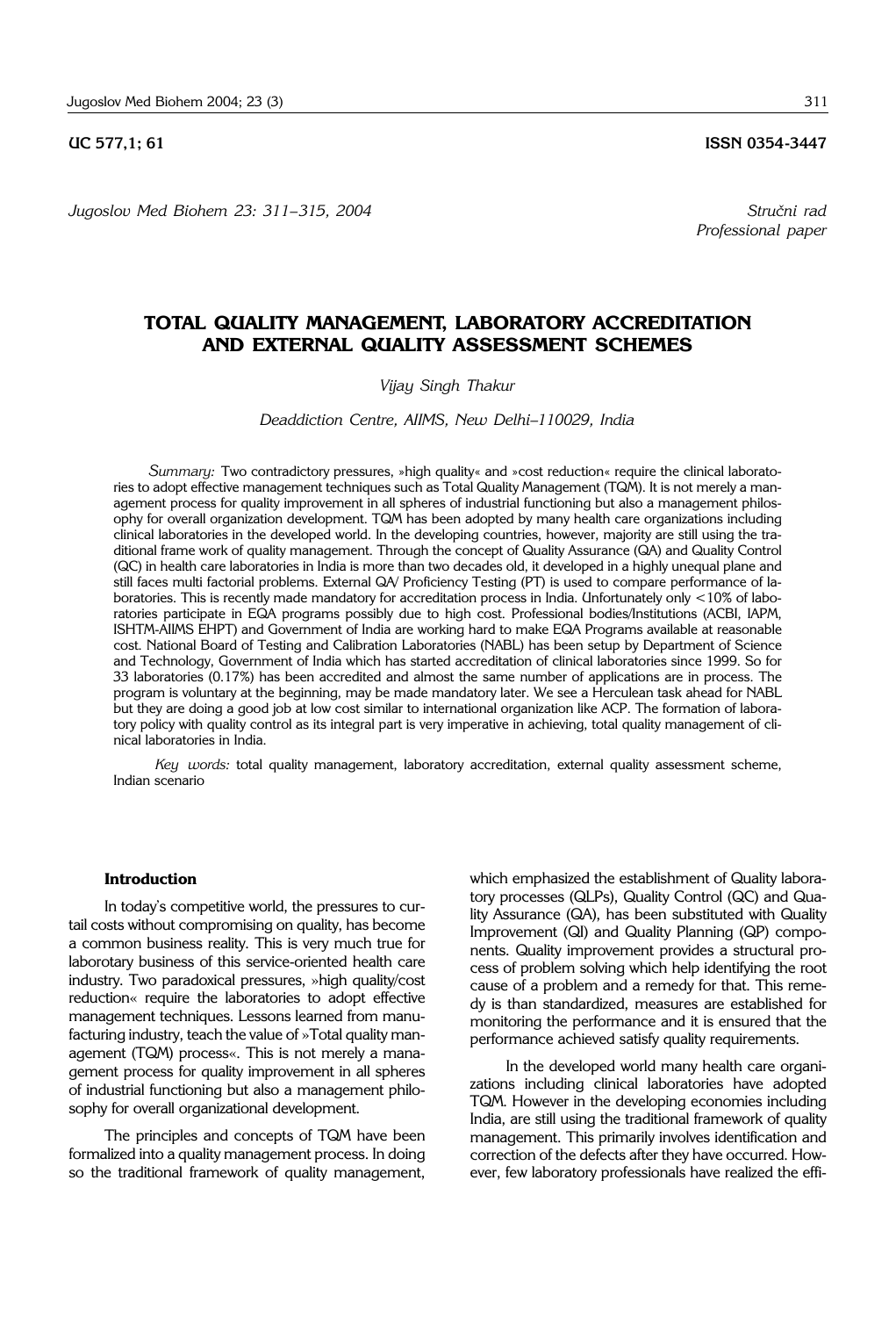cacy, economy and sustainability of quality with anticipated preventive checks on potential problems before they occur. Therefore, the concept of TQM is making its presence slowly in the clinical laboratories in India.

The objective of quality assurance/control is the right result from the right test at the right time on the right specimen from the right patient, interpreted by a right reference data. To accomplish this objective of everything right, all the five components of TQM work together in a feed back loop to achieve continuous improvement in quality, and quality assurance is build into laboratory processes.

The concept of Quality Assurance and Quality Control in health care laboratories in India is more than two decades old. However, it developed in a highly unequal plane and still face multifactorial problems.

There were more than 20,000 clinical laboratories in India in 1997 (1). This figure is even more today. Of the two major components of quality control i.e. Internal quality control (IQC) and External quality assessment (EQA), not many of these practice IQC and only less than 10% of them are participating in any External Quality Assessment (EQA) schemes. Also there are very few EQA schemes available. The one with largest number of laboratories participating (around 1200 laboratories) is run by the Association of Clinical Biochemists of India (ACBI) (2) from/by Christian Medical College (CMC), Vellore. The other one are EQA programs by Indian Association of Pathologists and Microbiologists (IAPM) (3) with 300 laboratories, Indian Society of Hematology and Transfusion Medicine – All India Institute of Medical Sciences External Haematology Proficiency Testing (ISHTM–AIIMS EHPT) (4) Scheme with 190 laboratories, and few commercial schemes run by commercial houses i.e. Biorad, Wellcome, Boehringer etc. with not more than 150 laboratories in total (*Table I*). Most of these schemes are available for clinical chemistry only and that also for most routine analytes.

The analysis of the report on the largest EQA scheme run by ACBI in India reveals that 75% of these

|  |  |  |  | Table I EQA programs in Laboratory Medicine |  |
|--|--|--|--|---------------------------------------------|--|
|--|--|--|--|---------------------------------------------|--|

| Program                                                                        | Year of start/<br>Present status | Participating<br>laboratories    |
|--------------------------------------------------------------------------------|----------------------------------|----------------------------------|
| WHO/Glasgow/DGHS                                                               | 1976/Discontinued                | App. 50 when<br>discontinued     |
| ACBI(2)                                                                        | 1977/Continued                   | 50 in 1978 to<br>$>1200$ in 2002 |
| IAPM(3)                                                                        | 1991/Continued                   | 29 in 1990 to<br>$>300$ in 2002  |
| ISHTM-AIIMS EHPT(4)                                                            | 1982/Continued                   | 39 in 1982 to<br>190 in 2003     |
| Commercial EQA<br>programs <i>i.e.</i> Biorad,<br>Wellcome, Boehringer<br>etc. | Continued                        | Some 100-150<br>in total         |

participating laboratories exist in only 5 out of 28 (Maharashtra, Tamil Nadu, Kerala, Karnataka and Andhra Pradesh) states of India (making up to, only 30% of India's population). This infers that, a majority of the population has no access to these EQA program participating laboratories. Even today, the states that make more than 50% of this sub-continents population (Bihar, UP, Madhya Pradesh, West Bengal and Rajasthan) represent only 12% of these laboratories (2) (*Figure 1*).

Looking at the sector of wise distribution of the laboratories participating in ACBI and IAPM EQA schemes, we find that only 14% of these laboratories belong to public sector. These are the laboratories which are catering to the poor population and operating with the public funds. Even ISHTM-AIIMS EHPT EQA scheme for haematology which was at the beginning offered to public laboratories only consists of 40% public and the rest to private laboratories (2–4) (*Figure 2*).

The results of the two major EQA schemes in clinical biochemistry (ACBI and IAPM) and two major EQA schemes in Haematology (IAPM and ISHTM-



Figure 1. State wise Distribution of Laboratories in EQA (ACBI-QC data 2000):

1. Maharastra, 2 .Tamilnadu, 3. Kerala, 4. Karnataka, 5. AP, 6. Gujrat, 7. WB, 8. UP, 9. Rajasthan, 10. Delhi, 11. Bihar, 12. MP, 13. Punjab, 14. Orissa, 15. Assam, 16. Goa, 17. Haryana, 18. J&K, 19. Nepal, 20. Srilanka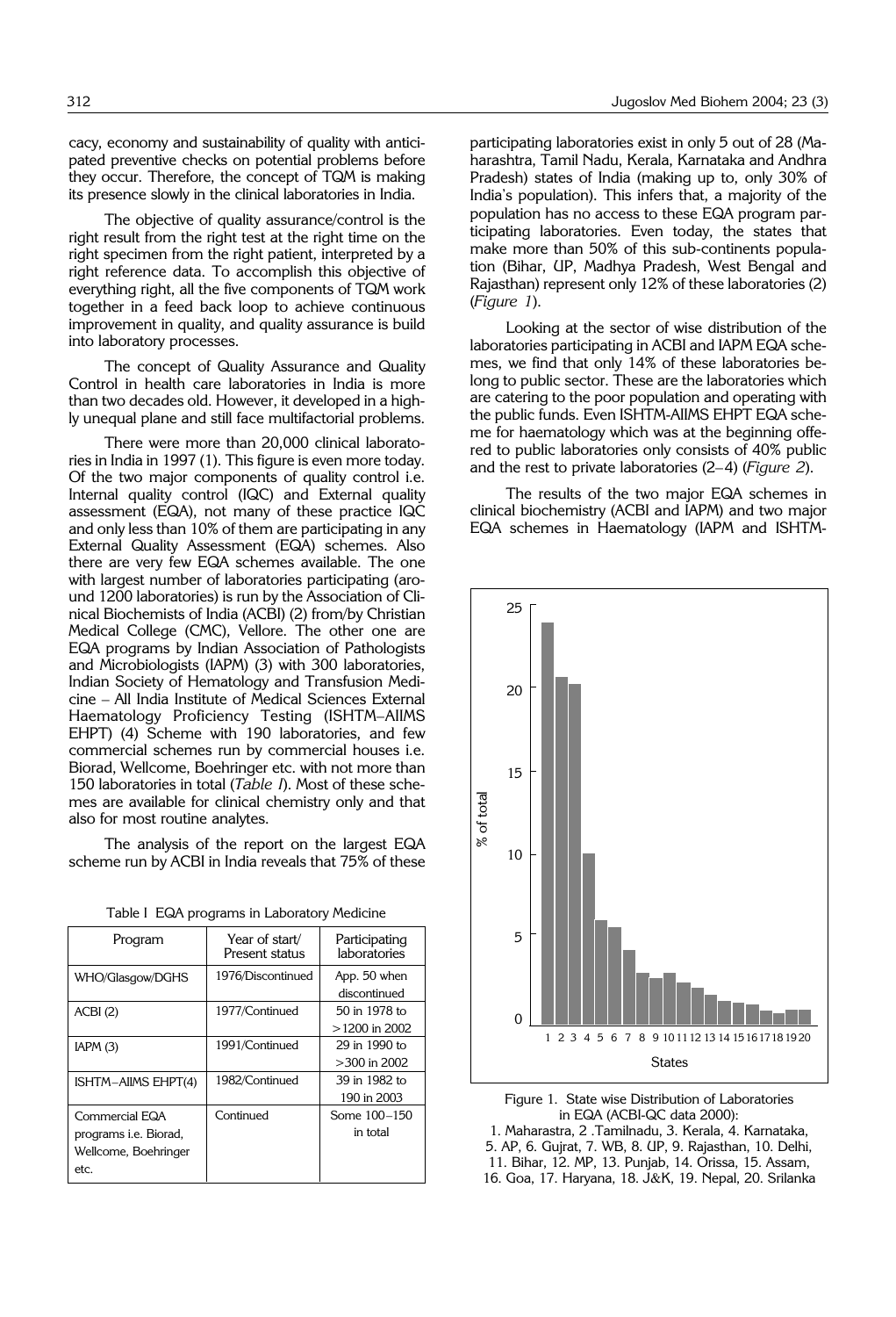

Figure 2. Sectorwise Distribution

AIIMS EHPT) clearly showed that participation in EQA program has significantly improved the quality performance of these laboratories, created awareness and improved the clinicians confidence in laboratory results. The program has also made realization of the importance of participating in EQA programs to the Hospitals and Laboratory administration. The need for in service training and introduction of new methodologies has been realized by participation in the Quality assessment programs (2–4).

Research on this unequal dispersion of the concept of quality within various clinical laboratories is necessary. A primary inquest finds, poor infrastructure, especially in the public sector as the principle cause. To understand the problem, let us look at the Union Government of India's annual budget for the year 2001–2002. Expenditure on health is 5.2% of the GDP (20% public health spending) which amounts to app. \$3.3 per capital spending on health. A major part of this fund goes to the so called priority area of the government i.e. family planning, infectious diseases control, nutritional deficiencies control programs, etc. This priority area for the government has not changed since 57 years of our existence and has remained highly controversial. Of the funds allocated to public hospitals, a major part goes to clinical specialties. Of the small funding for non-clinical specialties, laboratories hardly get to share any funds let alone for quality control. The other major problem lies in the complete absence of training programs for laboratory personnel on the new concepts in the field of laboratory medicine or management.

An attempt was made in 1997 through a workshop on quality control by ACBI-AIIMS to understand the aptitude of laboratory managers towards in service training and their views on the importance and utility



|  | Workshop structure was 50% theory $\&$ 50% practical |
|--|------------------------------------------------------|
|--|------------------------------------------------------|

#### Results:

- Mean age of participants  $40 \pm 5.2$  yrs,
- Prof experience of participants  $10.2 \pm 5.1$  yrs
- 60% participants form large laboratory
- 91% were familiar with the term QC but no professional training, 9% not familiar
- 97% felt need for regular training program
- Only 35 laboratory managers could be accommodated – Cost of the two days workshop App US \$ 1000
- Projected figures for national QC US \$ 2 million if at
- least one laboratory manager from one of the 20,000 laboratories to be trained once.

of such program. The result showed (*Table II*) that almost all the participants felt that there is a definite need for in-service training in various aspects of laboratory management and quality control on regular basis to make them more effective in delivering their best to the laboratory performance (5).

A major concern remains for the high cost of imported equipments and reagents. Apart from initial cost, almost 60–80% of equipments are under utilized or malfunction and await for technical support for long. However, importing technical knowledge and training with the import of equipment itself could improve the situation. Most of the laboratory imports are tainted with politics and lack technical scrutiny; they merely remain cosmetic and never render any solid foundation to the system. A better system could be possibly achieved, if all public funded imports be scrutinized by expert groups and made more accountable.

In house facilities to develop and manufacture laboratory equipments and reagents be developed in the country. Zafar et al, (6) 1992 have shown that the cost/test can be reduced by up to 500% if reagents are prepared from basic chemicals, substrates and enzymes imported from internationally reputed chemical company Sigma, UK, instead of using expensive imported clinical chemistry reagent kits without compromising the quality (6).

When comparing the international data on the performance of laboratories in EQA schemes in various countries (7) with the results of 1992 and 1998 of ACBI EQA program (2) (*Figure 3*), we found that there is a definite improvement in the performance of the laboratories participating in the EQA program between 1992 and 1998, however, there is a lot which needs to be done as we are still far behind the other countries including some developing economies (7).

As discussed earlier, the State has its own priorities, thus alternative sources of funding for quality control programs are needed. Industrial and other private funding can be moved in developing the infrastructure, for good quality, laboratory services in India.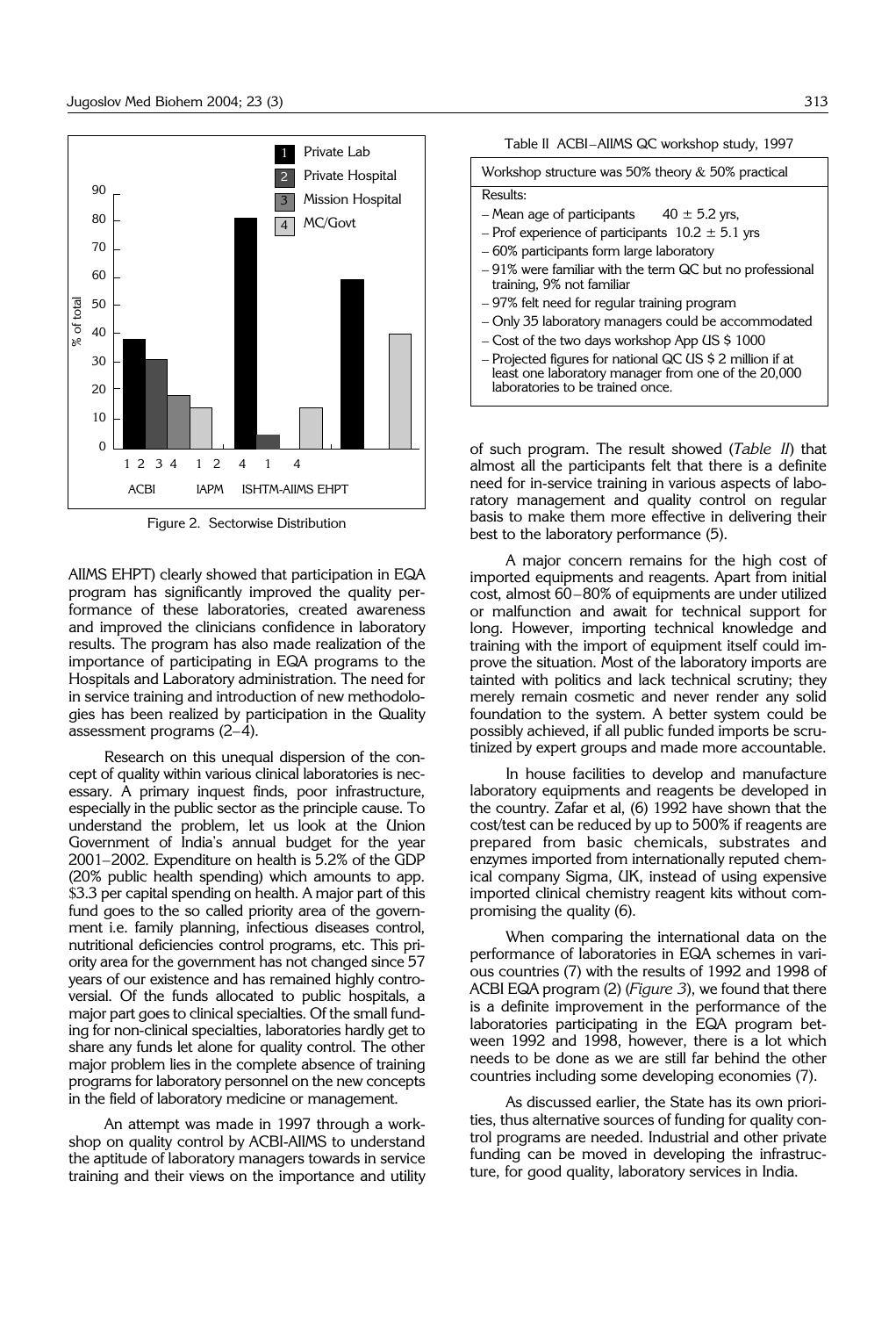

Figure 3. Effect of EQAS on CV (Global 1992 vs. India 92, 98)

Serious efforts are being made both by the government as well as the professional bodies in this direction. National Board of Testing and Calibration Laboratories (NABL) has been set up by the Department of Science and Technology, Government of India, which have started accreditation of the clinical laboratories since 1999 and till date about 33 laboratories have been accredited and another 30 are in the pipeline. NABL is also creating a group of trained laboratory assessors. It is a voluntary program at present. Unfortunately, here also most of the laboratories accredited or applied for accreditation till now belong to private sector. Accreditation of clinical laboratories is not yet made mandatory in India. Another establishment, the National institute of Biologicals has been set up by the Government of India which is required to monitor the quality of the imported reagent kits apart from its other functions. However, it will take some time before the impact of these efforts by the government is felt.

Professional bodies like ACBI, IAPM and WHO/ DGHS, National level Medical Institutions i.e. AIIMS, CMC Vellore etc. and some associations of practicing laboratory professionals i.e. The Association of Practising Pathologists (APP) (9) are putting up efforts in this direction by organizing EQA schemes and training to laboratory personnel and managers in various aspects of laboratory quality and management. A number of commercial organizations such as Biorad, Wellcome, Boehringer etc. have also come up with their quality control products including EQA programs but they could not become popular with the public health laboratories due to high cost. A few international professional bodies such as CAP, ACP etc. have also started making their presence felt in the country by offering their EQA schemes and accreditation program.

Our experience with a multi centric study of Indian Council of Medical Research showed that sustained quality of laboratory results cannot be maintained without regular monitoring and even best performers loose quality timely and is non predictable, thus regular surveillance is required (7).

So many clinical laboratories in the country, and majority of being without quality control or quality assurance procedures, necessitate a National Clinical Laboratory Policy with quality control and quality assurance as an integral part. There is also an urgent need for a National Reference Laboratory, which would act as a nodal agency to provide quality and management solutions to various clinical laboratories in the country. Honest efforts are being made in this direction by the Ministry of Health & Family Welfare for the past few years, and soon we may have a national laboratory policy.